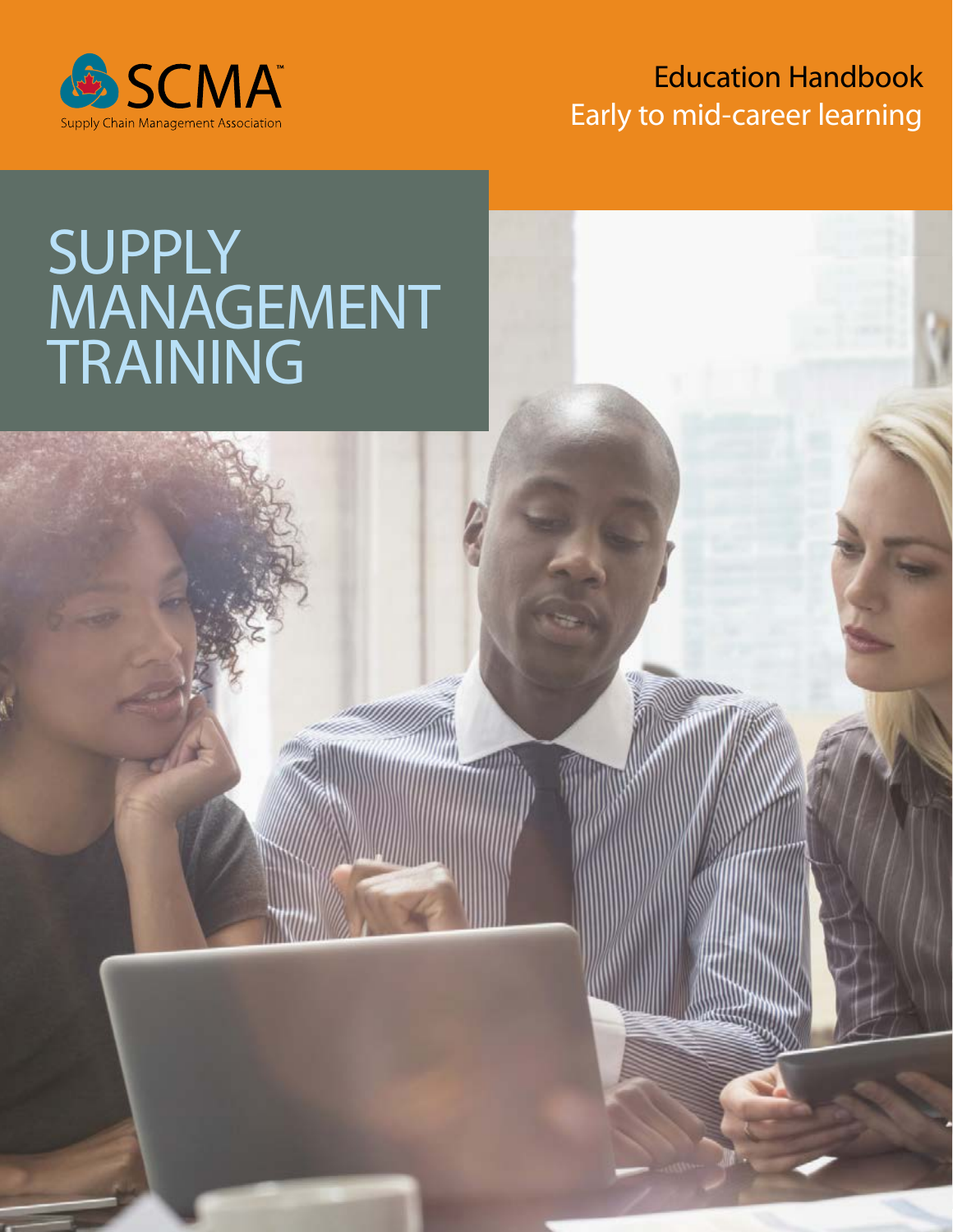

*As the premier Canadian association for supply chain management professionals, the Supply Chain Management Association (SCMA) is the national voice for advancing and promoting the profession. SCMA sets the standard of excellence for professional skills, knowledge and integrity, and it was the first supply chain association in the world to require that all members adhere to a Code of Ethics.* 

With nearly 7,000 members working across the private and public sectors, SCMA is the principal source of supply chain training, education and professional development in the country. Through its ten Provincial and Territorial Institutes, SCMA grants the Supply Chain Management Professional (SCMP) designation, the highest achievement in the field and the mark of strategic supply chain leadership.

SCMA was formed in 2013 through the amalgamation of the Purchasing Management Association of Canada and Supply Chain and Logistics Association of Canada. With a combined history of more than 140 years, the association now embraces all aspects of strategic supply chain management, including:

- Purchasing/Procurement
- **Strategic Sourcing**
- Contract Management
- Materials/Inventory Management
- Logistics and Transportation

## WHAT IS SUPPLY CHAIN MANAGEMENT?

While many careers in the sector have existed for decades or more, the term 'supply chain management' is relatively new. SCMA defines supply chain management as:

 **The process of strategically managing flows of goods, services, finance and knowledge, along with relationships within and among organizations, to realize greater economic value through:**

- Supporting enterprise strategic objectives.
- Contributing to the achievement of strategic competitiveness of the enterprise.
- Contributing to the enhancement of the competitive advantage of the enterprise.
- Enhancing customer satisfaction

## FIELD OF PRACTICE: THREE PILLARS

The field of practice of strategic supply chain management consists of the three pillars of management, strategy and professionalism built on top of a strong foundation of functional supply chain knowledge.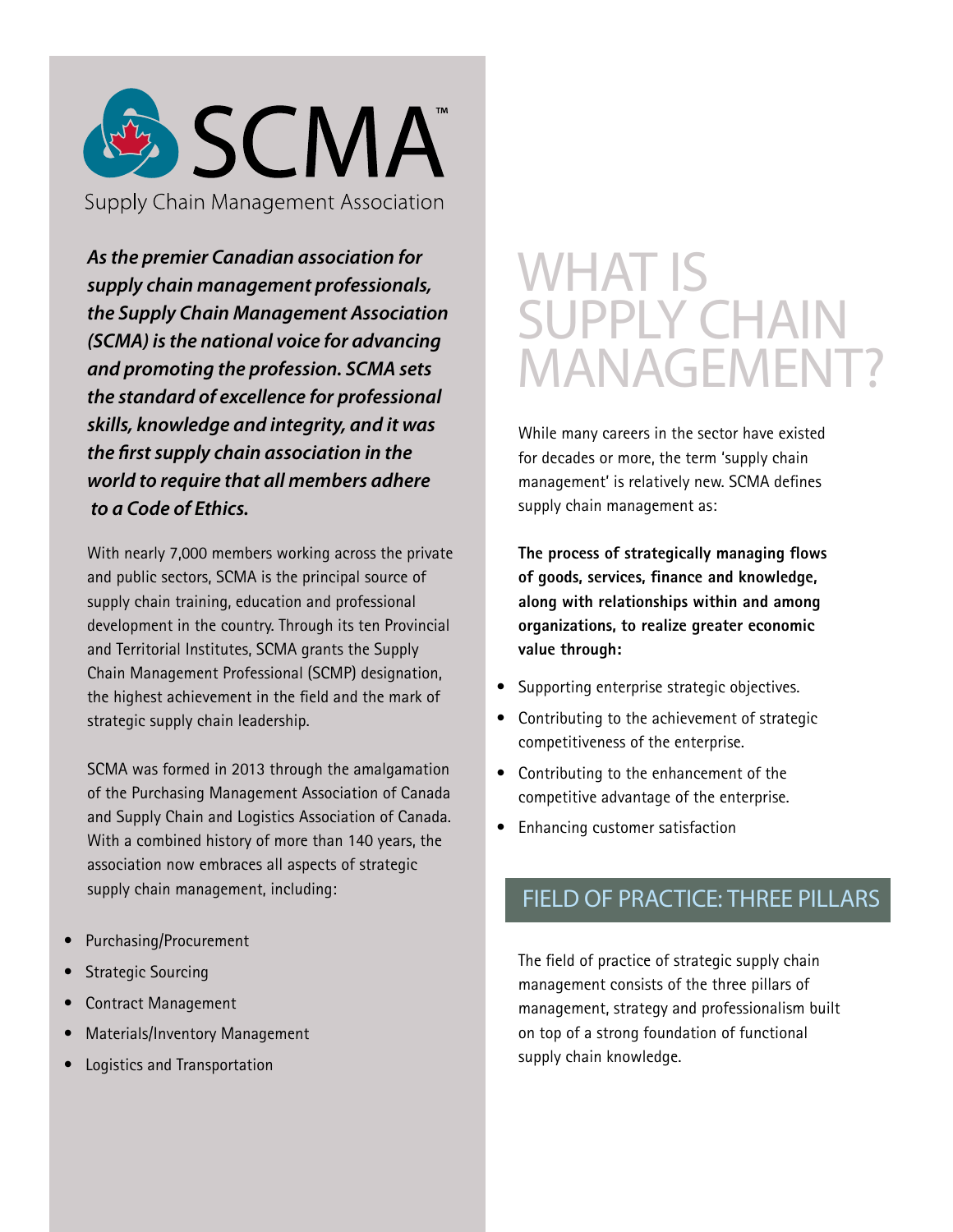### APPLICATION AREAS KNOWLEDGE AREAS

There are multiple application areas within the strategic supply chain management field of practice, including:

- Domestic and global
- Private and public sector
- Goods and services

The core knowledge areas of supply chain management (procurement, operations and logistics) are integrated with supporting knowledge areas (marketing, finance and accounting, human resources and knowledge management).



### THE INTEGRATED VALUE CHAIN

Today, organizations rely increasingly on effective supply chains to succeed in the global, networked economy. With relationships extending beyond traditional enterprise boundaries, organizations are managing business processes throughout an integrated value chain of multiple companies.

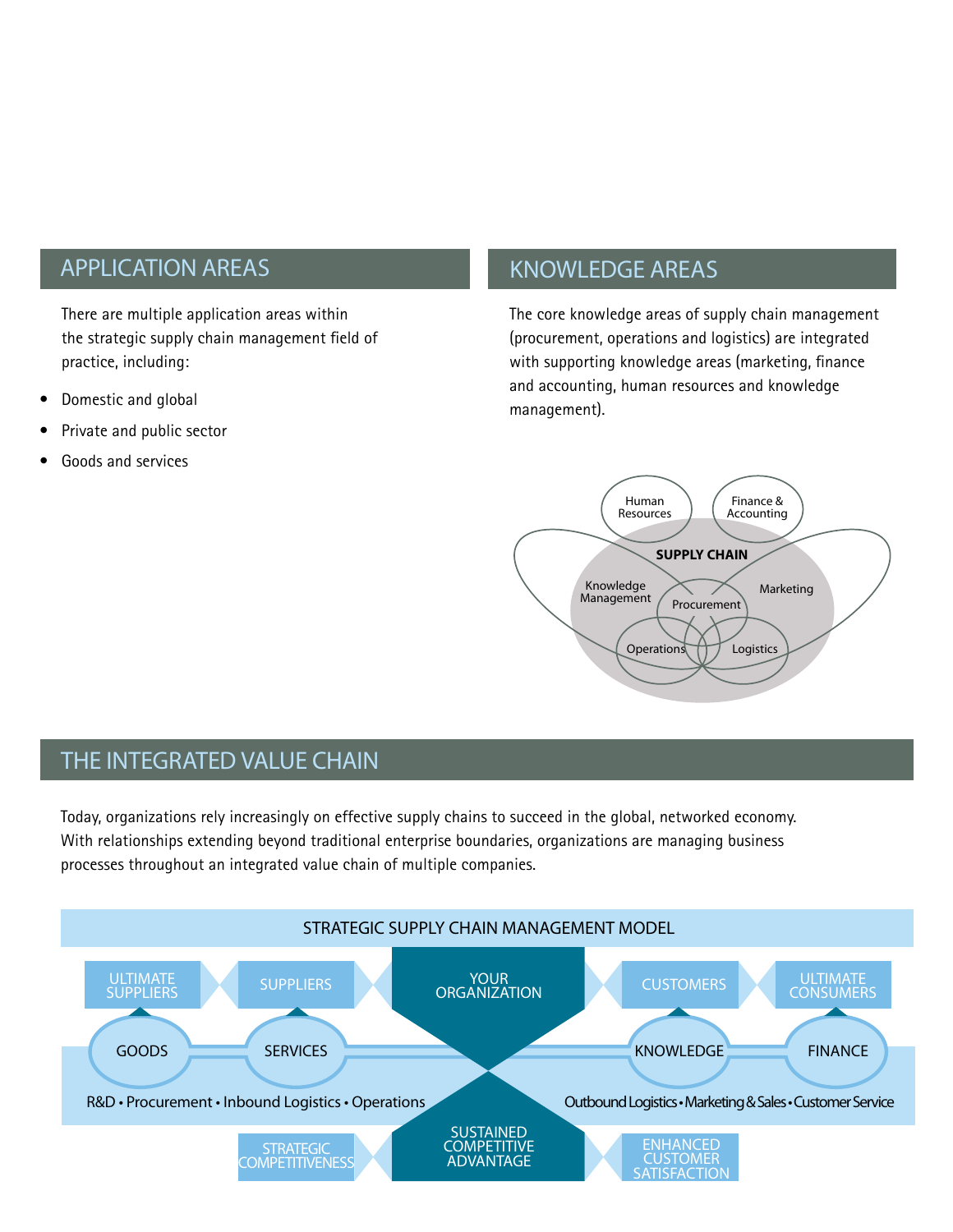

# **SUPPLY MANAGEMENT TRAINING**

Today's global market demands skilled practitioners to support the management of complex supply chains. SCMA's Supply Management Training (SMT) meets this need with a series of tactical courses and seminars designed to provide a solid skills base.

The SMT will equip early- to mid-level practitioners with the necessary skills to support supplychain functions, and the related business skills to help advance their careers. Take them individually orcomplete them all to earn a Diploma/Certificate\* in Supply Management.

\*The award of a Diploma or Certificate is determined by the local provincial or territorial government of each SCMA Institute. In some jurisdictions, work experience may be required to be eligible for the Diploma/Certificate.

Accredited by the Canadian Supply Chain Sector Council (CSCSC).

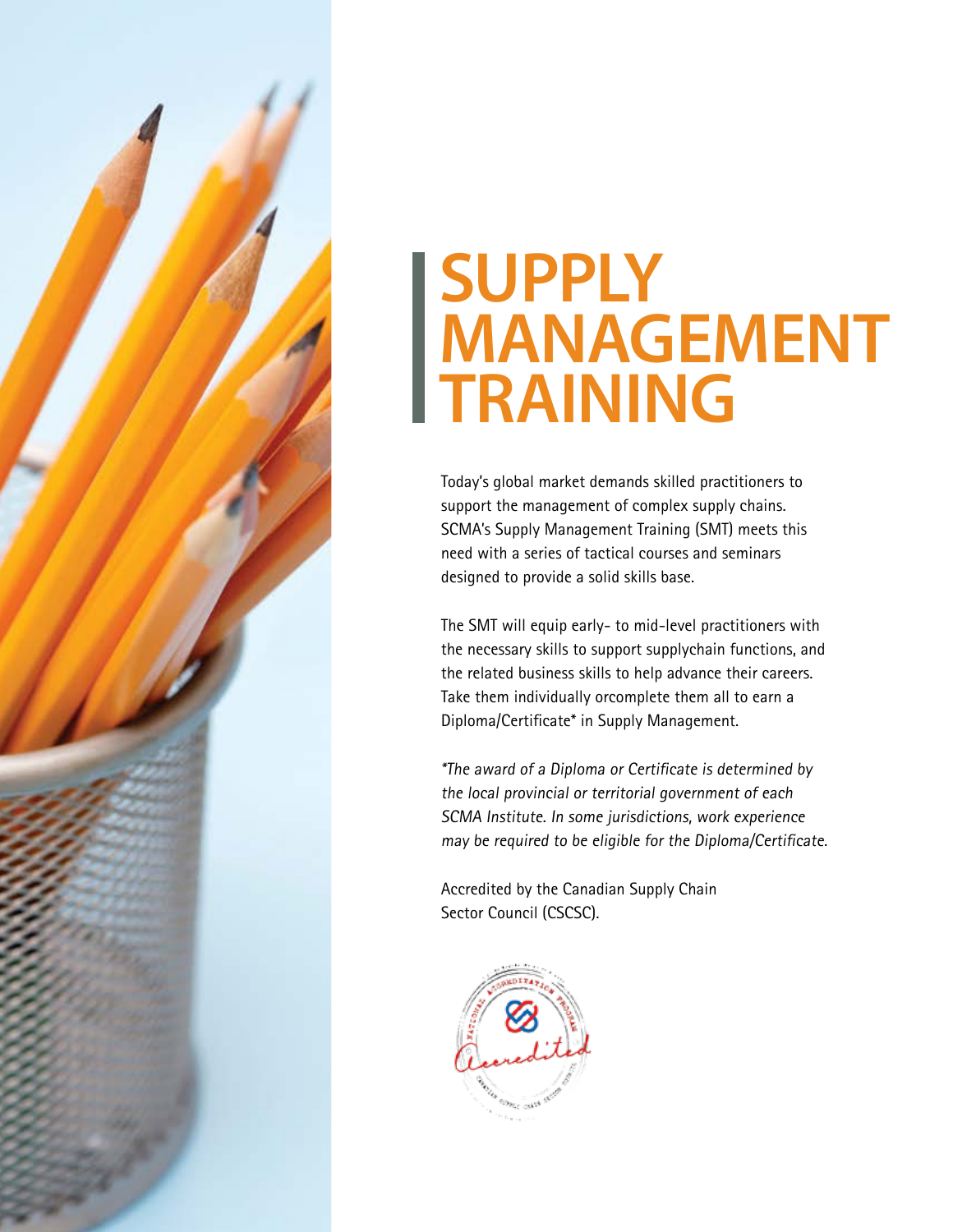# SMT AT-A-GLANCE

#### *Who:*

Those seeking to improve their functional knowledge of supply management, including supervisors and first-time managers with a desire to grow their careers.

#### *Admission requirement:*

No education or experience prerequisites. English or French language proficiency and basic math skills are required.

#### *Delivery:*

Courses and seminars are delivered through SCMA's Institutes. Candidates can choose from two different options: **instructor-led** or **online delivery**. The instructor-led option is offered only in locations where numbers warrant.

### *Technical Courses:*

- SMT Procurement
- SMT Logistics
- SMT Transportation
- SMT Operations Management

#### *Soft Skills Development*

- SMT Communication and Relational Skills
- SMT Negotiation Skills
- SMT Competitive Bidding and Contract Management

### *Business Management Knowledge*

- SMT Accounting and Finance
- SMT Marketing
- SMT Business Planning

#### *Length:*

Courses, seminars and workshops vary in length. Take them individually or complete them all to earn a Diploma/Certificate in Supply Management.

Note: Supply Management Training is distinct from the Supply Chain Management Professional designation program, although successful completion of some courses may be applied towards the SCMP designation program, if all other qualifications are met. Previous post-secondary courses taken within the previous five years may be eligible for advanced standing in the SMT program. Contact your local SCMA Institute for more information about advanced standing opportunities.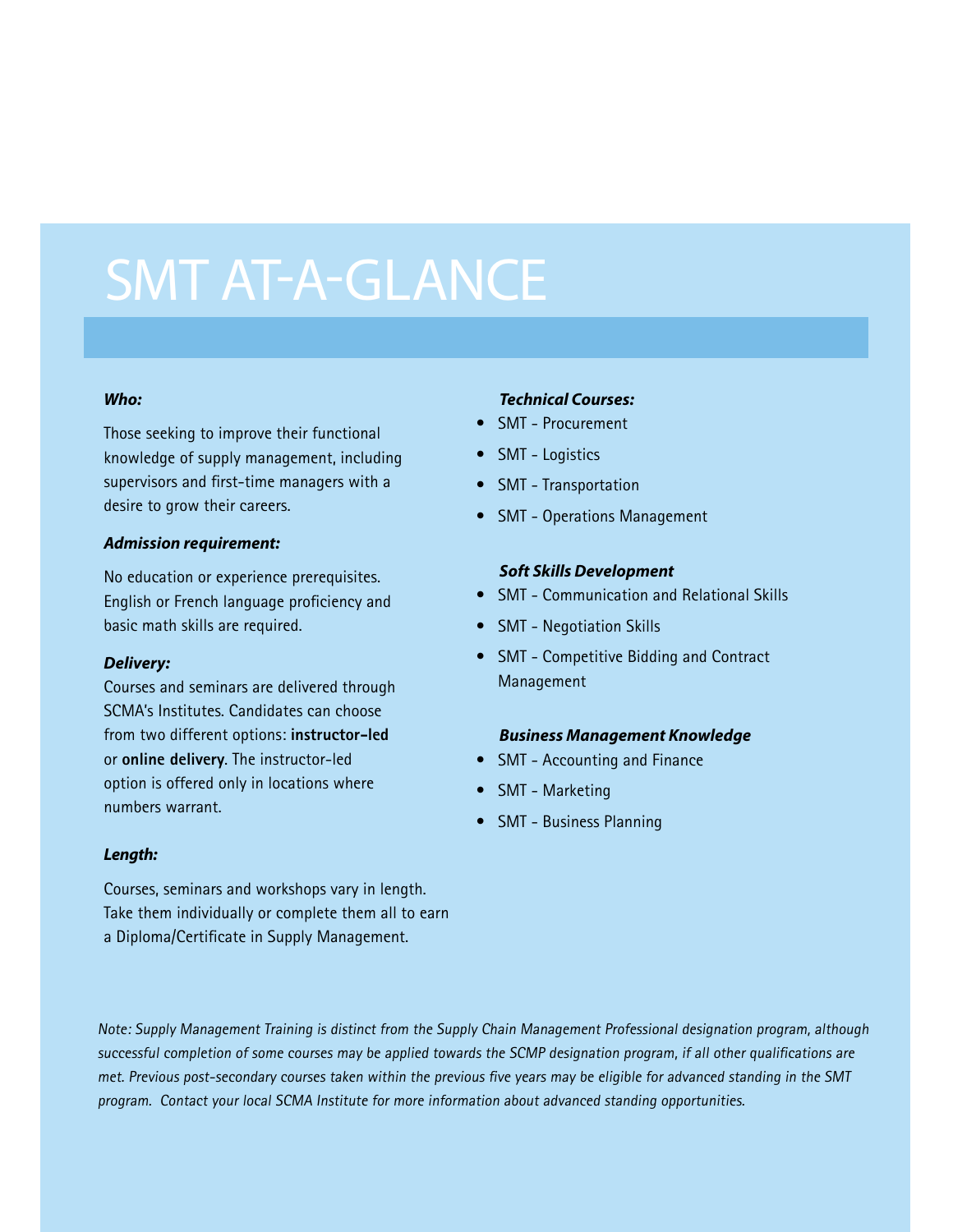# REGISTRATION AND EVALUATION

### REGISTRATION

Supply Management Training is delivered through the SCMA Institutes. In some cases, this is in conjunction with a post-secondary institution. Online training is also available for the four technical courses.

- No education or experience prerequisites. English or French language proficiency and basic math skills are required.
- SCMA membership not mandatory but encouraged as it does provide discounts on the cost of training as well as other benefits. Membership may be required in some provinces in order to apply for a diploma or certificate of completion.
- Select the courses, workshops or seminars that best meet your needs.
- Take one or take multiple courses, workshops or seminars.
- Instructor-led format is available for all components; online is available for courses.

Contact your SCMA Institute for more information on course, workshop and seminar availability or to register.

### EVALUATION

Evaluation in Supply Management Training courses and seminars is based on a variety of graded components, including quizzes, written assignments and oral presentations. Both individual and group work is incorporated.

### *Courses:*

include a final examination consisting of true/false, multiple choice and short-answer questions.

### *Seminars:*

include a final assignment, exam or presentation.

### *Passing Grade:*

In order to successfully complete a Supply Management Training course or seminar, a passing grade of 60% is required.

Individuals who successfully complete all the Supply Management Training courses and workshops may be eligible to apply for a Diploma/Certificate in Supply Management. Pre-requisites may vary depending on local legislation – please check with your local Institute for details.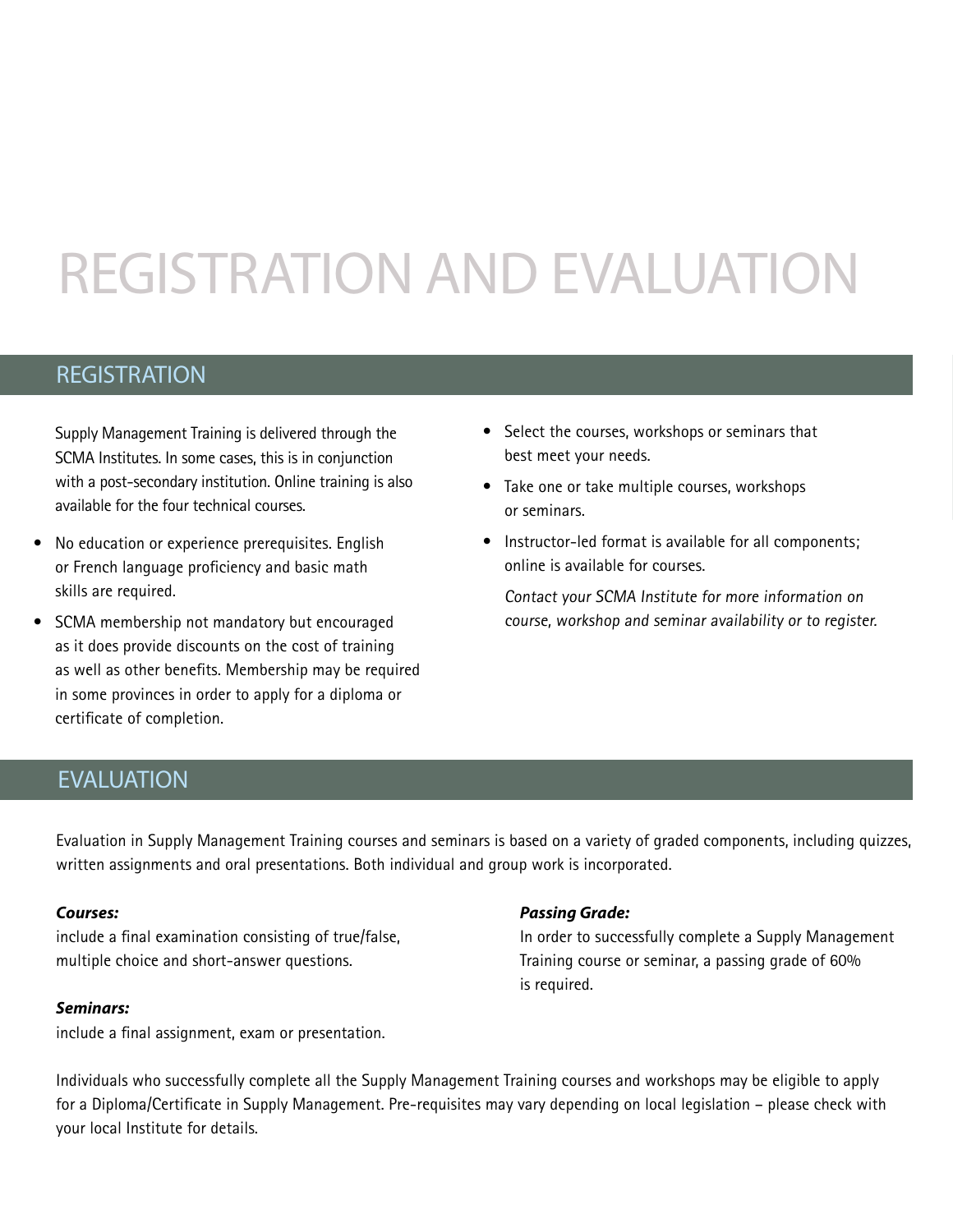# **TECHNICAL COURSES**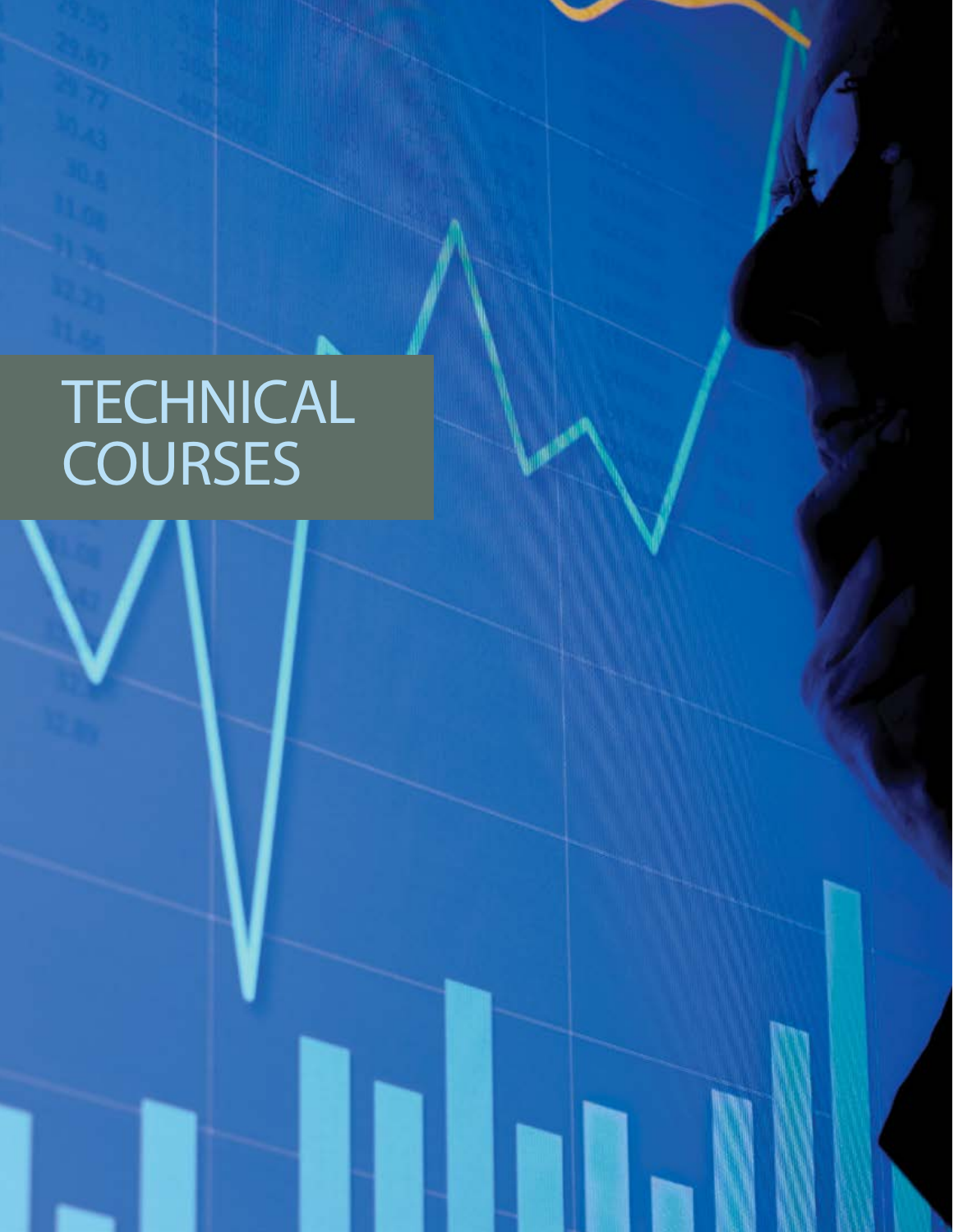# SMT - PROCUREMENT

### **Supply Management is the process of managing flows of goods, services, knowledge and resulting finances into the organization.**

The goal of this course is to have candidates appreciate the procurement process and how it fits into Supply Management. The procurement process extends well beyond the boundaries of the procurement department. For instance, senior management may be heavily involved in selecting supply partners. Similarly, design departments will be heavily involved in selecting key technologies, which will have major implications in selecting suppliers. However, in most organizations the procurement department plays an integral role in all major procurement activities, in either a lead, or supporting role.

This course introduces the tactical aspects of procurement. It intends to provide information and techniques to allow junior to intermediate procurement staff to work more effectively. For those not currently working in a procurement role, the course may prepare you for a move to such a role, or allow you to work more effectively with procurement staff.

### *Learning objectives:*

- Describe the historical developments of Procurement and how it fits within an overall Supply Chain.
- Define Supply Chain Management, Value-Chain, Purchasing.
- Define types of Tender processes and explain their uses.
- Understand the Integration of Procurement with enterprise objectives.
- Explain best practices for sourcing, selecting and evaluating suppliers.
- Explain contract formation, the competitive bidding laws of Canada and ethics.
- Apply negotiation tactics and techniques appropriately.
- Appreciate the use of calculations for the total cost of ownership, the break-even point, cost management and the learning curve.
- Understand the need for quality from suppliers.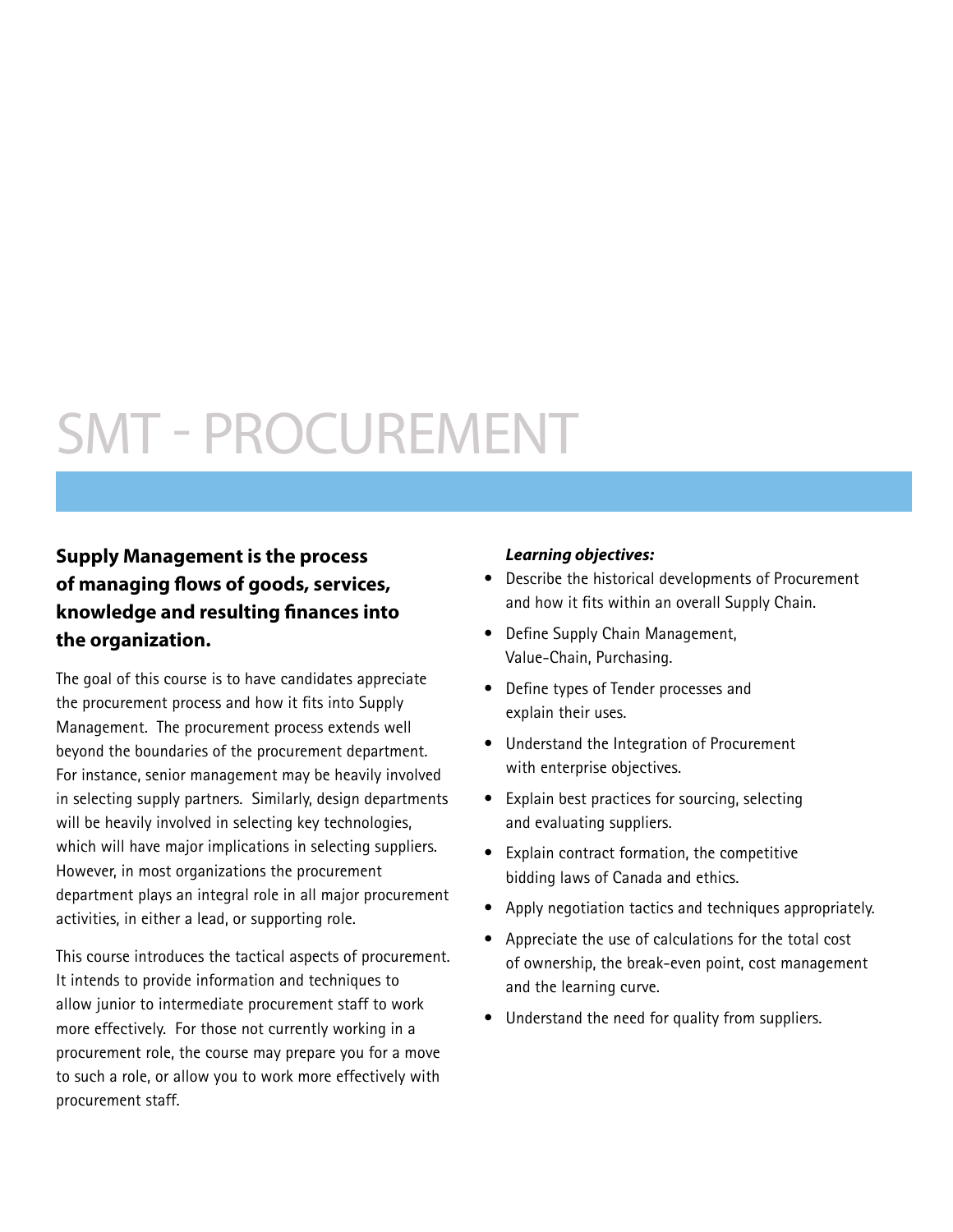

# SMT - TRANSPORTATION

**Participants will learn the advantages and limitations of the four main modes of transportation: road, rail, air and water, as well as intermodal transportation and pipelines.**

Topics covered include the role of freight forwarders, brokers and integrated transportation companies. This course will introduce participants to transportation documentation and allow them to experience basic load planning. Participants will gain an overview of contracts, insurance, customs clearance and letters of credit. The fundamentals of Incoterms 2010 and their impact on buyer-seller responsibility for transportation will also be examined.

### *Learning objectives:*

- Describe how transportation contributes to a well-managed supply chain.
- Describe the key attributes of road, rail, water, air and intermodal transportation.
- Demonstrate the basics of load and route planning.
- Demonstrate an understanding of weight and volume calculations as they impact cargo rate calculations.
- Describe key aspects of special and dangerous goods transportation.
- Describe the attributes of proper cargo insurance.
- Describe the impact of cargo security, especially on cross-border freight.
- Demonstrate an understanding of how Uniform Commercial Code (UCC) and Incoterms 2010 impact and define the transportation department's responsibilities.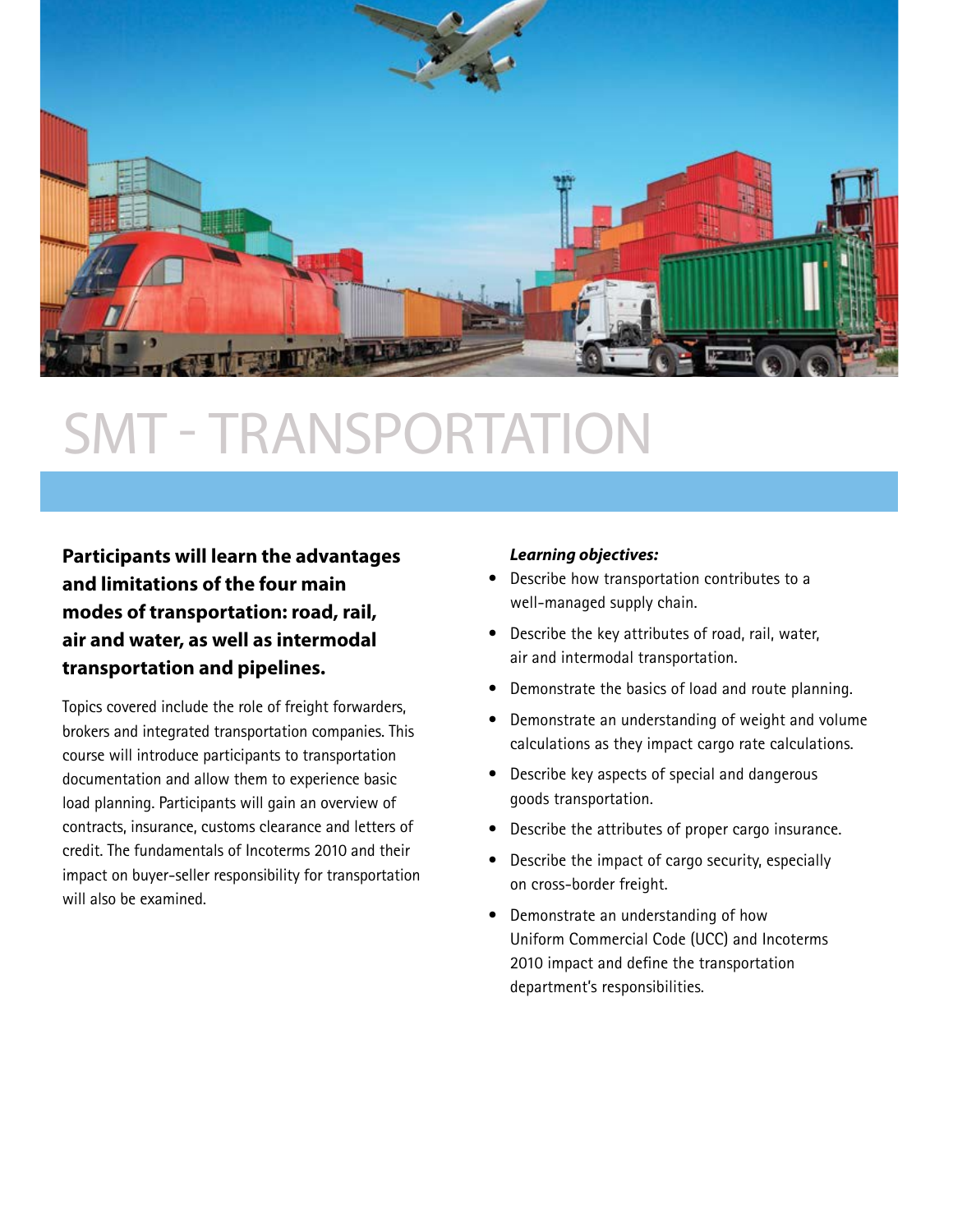# SMT - LOGISTICS

**Integrated logistics is focused on ensuring that your customer needs are satisfied through effective management of processes and activities, from the sourcing of materials and services, through the conversion/production phases, then finally to the customer through a distribution network.**

The goal of this course is to have candidates appreciate the big picture of integrated logistics and recognize that through its evolution, significant value and competitive advantage have been realized by those organizations that expend efforts in their logistics activities.

### *Learning objectives:*

- Describe a supply chain.
- Describe the importance of the integration of logistics.
- Describe the importance of Forecasting.
- Describe the importance of Inventory Management.
- Describe the logistics planning process.
- Describe the role of Transportation and Warehousing in SCM.
- Describe how technology can support integrated logistics processes.
- Assess the potential impact of supply chain initiatives or shortcomings.

# SMT - OPERATIONS MANAGEMENT

### **Operations Management is the transformation of goods or services from one state to another to add value for a customer.**

This course will cover the basic and essential aspects of this field of study at the tactical level. A calculator will be required for some of the lessons.

### *Learning objectives:*

- Explain Operations Management responsibilities in the corporation and within their respective value/ supply chains.
- Describe quality and outline the various quality management programs.
- Understand how operations management strategies are linked with goods and service processes within facilities to achieve a competitive advantage.
- Comprehend the importance of a forecast, its process and understand how the forecast results are managed within the corporation by varying inventory levels, amending the APS, MPS and MRP and scheduling issues for both goods and services.
- Identify the principles of lean systems and the advantages of using technology to apply these concepts to production systems or service operations.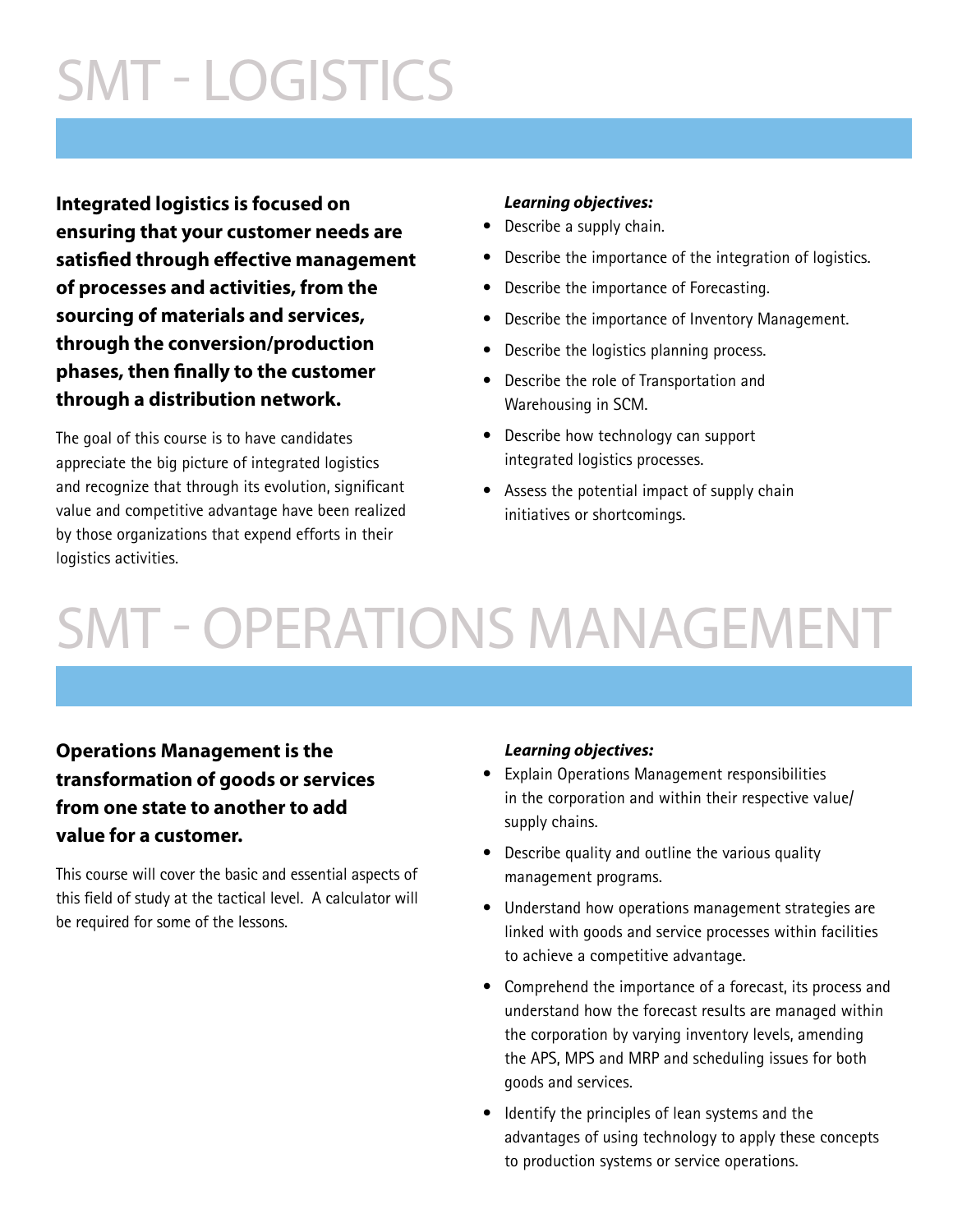# SOFT SKILL WORKSHOP

### *SMT - Communication & Relational Skills*

Essential to the successful supply chain professional are the competencies of listening skills, spoken and written communication, persuasiveness and the ability to explain complex issues up and down the organization and around the supply chain. Another critical ability is building effective inter-organizational supply chain relationships. This Workshop covers how to create and deliver strong presentations and how to be professional in your spoken communications by looking at steak, sizzle and style. Non-verbal communication such as appearance and body language are also explored. The Workshop offers guidance on producing clear, concise and compelling reports and written communication, and examines do's and don'ts in electronic communication today.

### *SMT - Negotiation Skills*

Negotiation skills are an essential competency for any manager, and especially those responsible for supply chain management. This Workshop provides you with a roadmap for leading or participating in successful negotiations. You will focus on the entire negotiation process, and learn the activities and techniques to be used from the preparation stage to the actual face-to-face negotiations. It covers understanding the other negotiator, responding to power imbalances, as well as looking beyond the deal to building longer-term relationships. Interactive activities, including negotiation simulations and role-playing exercises, feature prominently and allow opportunities to fine-tune your own negotiating skills.

### *SMT - Competitive Bidding and Contract Management*

Competitive bidding and contract management, if not handled properly, can lead to serious legal and financial consequences for any organization. This Workshop seeks to equip you with the tools required to turn this into a competitive advantage for your enterprise. The Workshop looks at the conditions for successful competitive bidding and the elements of the bidding process, including RFPs and RFQs. Electronic tendering is also addressed. The Workshop moves on to examine types of contracts and contract law. Candidates also gain an understanding of writing contract terms and how to manage a contract from performance review to dispute resolution and termination.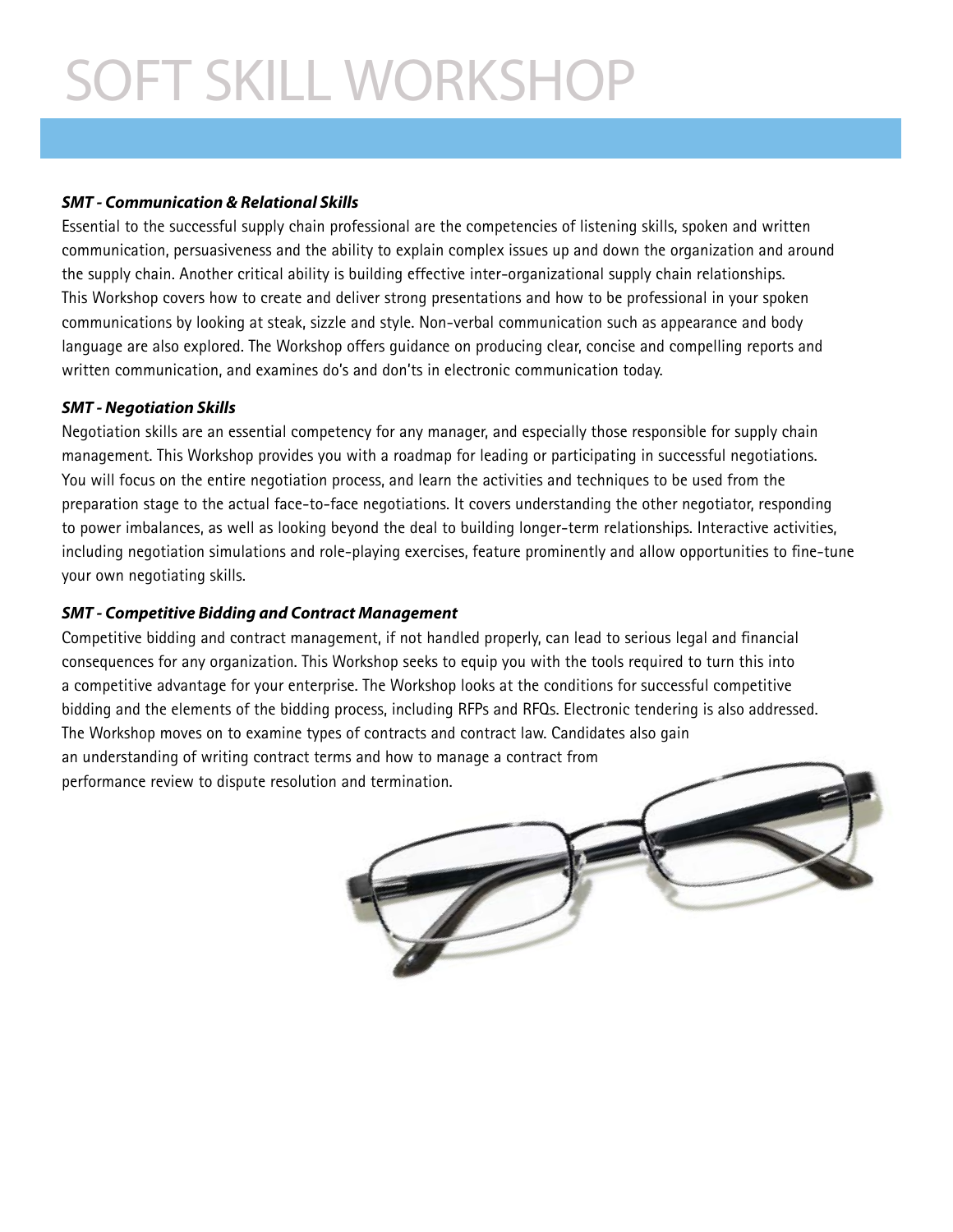# BUSINESS MANAGEMENT KNOWLEDGE SEMINARS

## SMT - ACCOUNTING AND FINANCE

### **This seminar provides a comprehensive overview of how finance impacts supply management.**

Basic terminology used in finance and accounting is defined. Participants learn how to read financial statements and understand how decisions are taken. They will be introduced to using key ratios to interpret financial information. The principles of accounting and budgeting will be presented. Participants will gain an understanding of how supply management practitioners make a business case for an investment and evaluate investment opportunities.

### *Learning objectives:*

Upon completion of this seminar candidates should be able to:

- Describe the content that is found in the major sections of each of the financial statements.
- Assemble appropriate accounts to create a simple Income Statement and Balance Sheet for a business.
- Use examples to illustrate the concept of liquidity and be able to describe the relationship of the Cash Flow Statement to the other three statements.
- Relate financial, investing and operating decisions to financial statements.
- Have a general understanding of the accounting process.
- Use basic accounting terms correctly.
- Trace the flow of accounting information from the Income Statement through the Statement of Retained Earnings and into the Balance Sheet.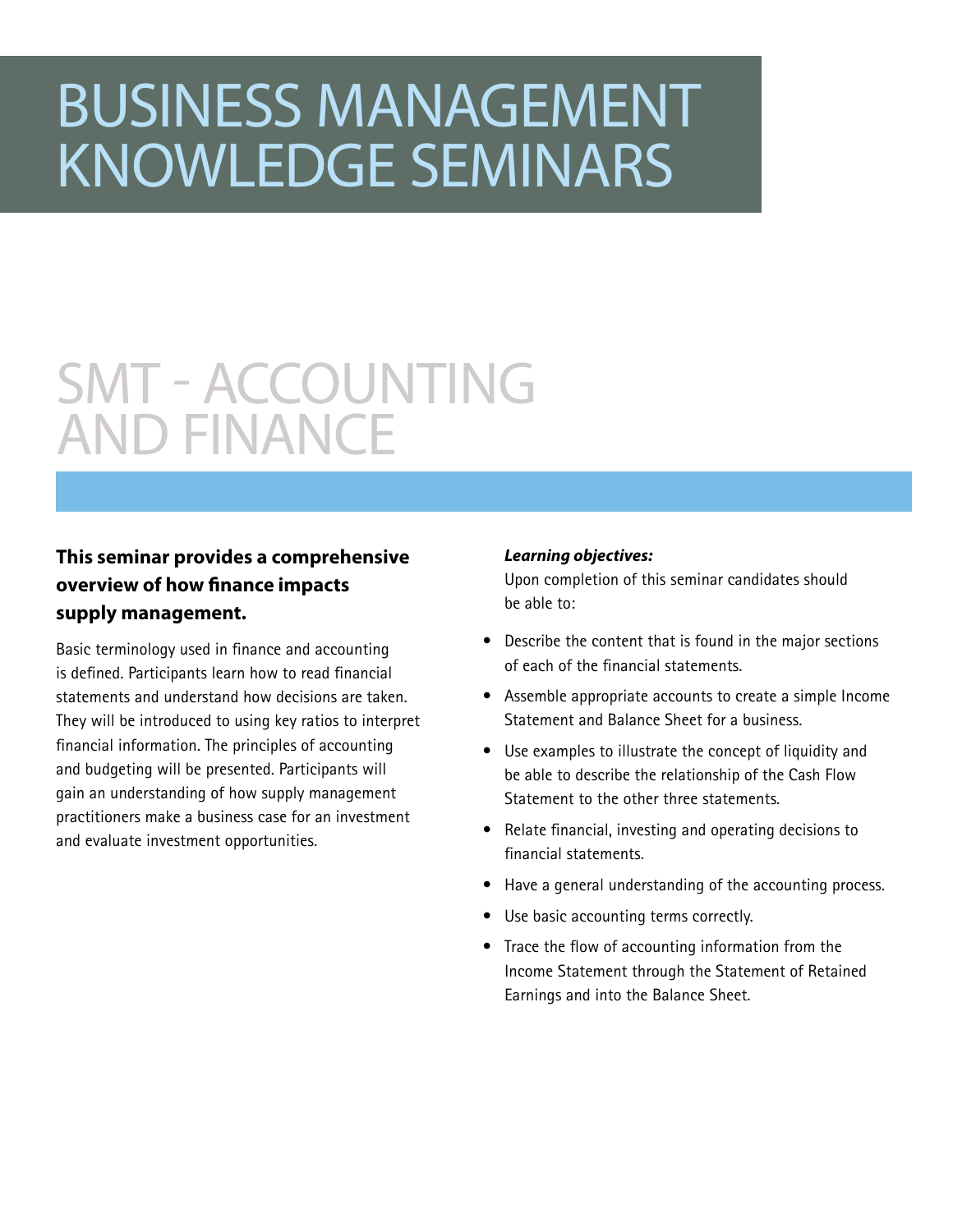

# SMT - BUSINESS PLANNING

### **Every department has a critical role to play in delivering on an organization's strategy.**

This seminar provides an overview of strategic planning in an organization and the basic elements of a strategic analysis (SWOT). The Porter 5-forces model for analyzing the competitive environment will be introduced. Topics covered include critical success factors, strategic maps and company positioning, and strategic models (low-cost, differentiation, niche). Participants will discuss how to develop a strategic plan in a supply management role and the linkages between the strategic plan and a budget.

### *Learning objectives:*

Upon completion of this seminar candidates should be able to:

- Define strategy.
- List and describe the role of strategy relative to the organizational hierarchy and alignment through the hierarchy.
- Discuss two models used to describe business level strategy.
- List and describe the steps within strategy formulation including situational analysis tools such as SWOT and Porter's 5.
- Identify the critical success factors of the implementation plan including financial budgeting.
- Describe supply management's role within the strategic process.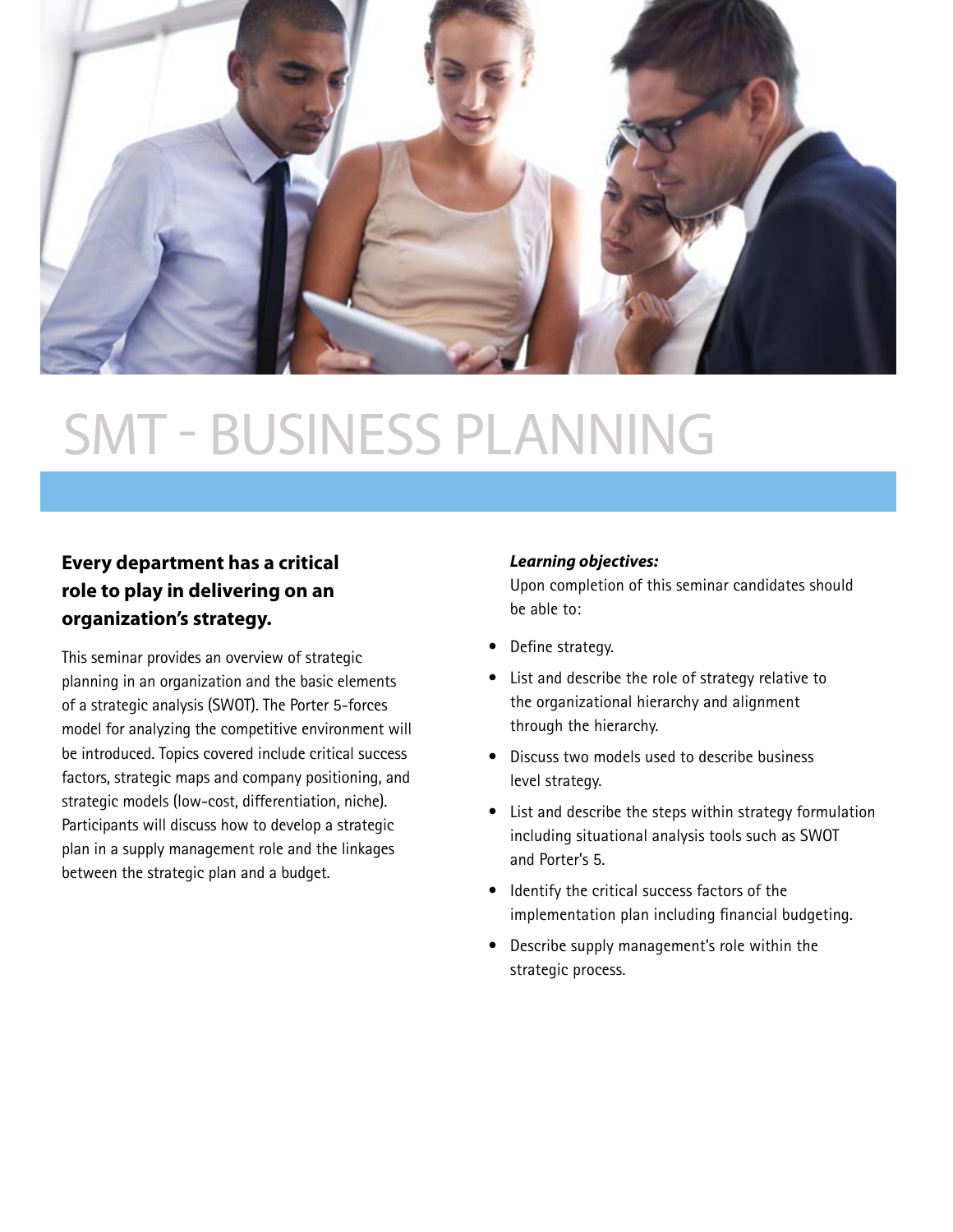# SMT - MARKETING

### **Participants will learn the role and purpose of marketing with a special emphasis on how marketing drives supply management.**

The differences between marketing and sales, marketing products and services, as well as B2B and B2C marketing will be addressed. Market research, understanding your competition, market segmentation and market selection are key topics covered. Among the other subjects discussed is the marketing mix: the "4 Ps" of product, pricing, place and promotion. Strategies for market leaders and market followers will also be outlined.

### *Learning objectives:*

Upon completion of this seminar candidates should be able to:

- Understand the role and importance of marketing in a business organization.
- Identify opportunities and challenges for an organization in the business environment.
- Identify potential markets for a business's offering.
- Understand how the marketing mix is applied to target market segments.
- Create and present an abbreviated marketing plan.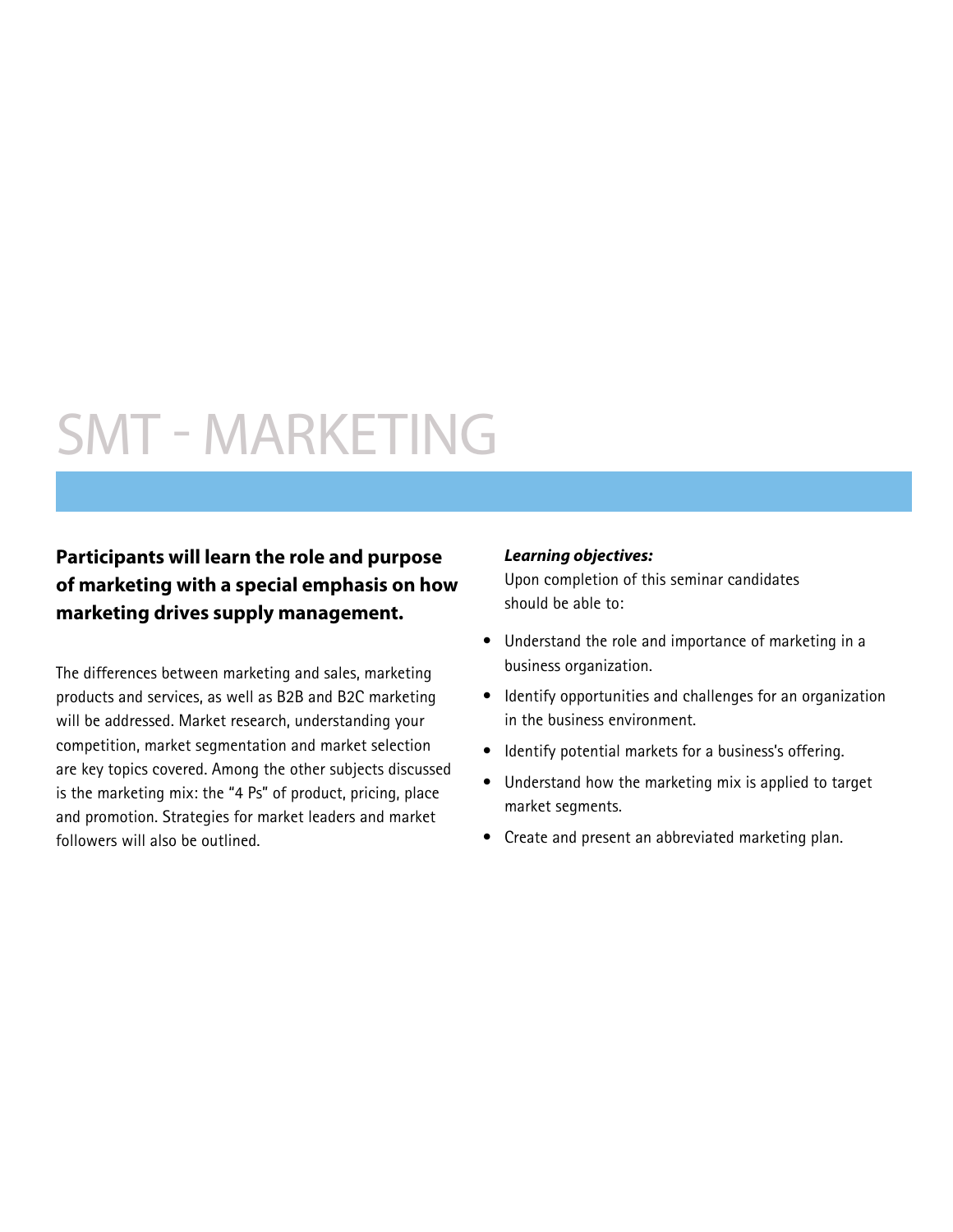## ADVANCED STANDING AND EXEMPTION BETWEEN THE SMT AND THE SCMP PROGRAM

Those who complete all the Supply Management Training courses and seminars, and also qualify for entry into the Supply Chain Management Professional Designation program may be exempted from repeating the three soft skill workshops previously noted as well as specific modules, if they first complete the following three Advanced Standing and Exemption courses:

#### *Principles of Financial Management*

Supply chain practitioners must understand the language of finance if they want to have a leadership role in the boardroom. Making appropriate decisions in supply chain requires understanding how to improve the company's cash-to-cash cycle, knowing the impact of cash flow vs. profitability, and determining the impact of supply chain decisions on earnings. This on-line self-study course helps students recognize and understand various financial statements and key elements of financial management. Focus is on understanding the strategic profit model and calculating Return on Assets (ROA) and Return on Equity (ROE). Students will perform probability calculations, using frequency distribution, standard deviation and variation metrics.

#### *Supply Chain Operations Workflow*

From writing tests in school to competing in sporting events, keeping score helps us understand the best performers, and those who could use tips to improve. Benchmarking ourselves against others helps us to determine what changes we need to make to improve our performance. This on-line self-study course helps students understand cycle time and its impact on inventory, and provides tools to help improve project and time management skills. Students will also review the 5 steps of the Theory of Constraints and the Supply Chain Operations Reference (SCOR) model, which focuses on five areas of the supply chain – plan, source, make, deliver and return. Students will review the SCOR model and learn to apply metrics to benchmark their company's performance against others in their industry.

#### *Case Study Report Writing*

Critical to a well-written report is both a consistent format (style) and logical content (substance). When writing a report, there must be a cohesive and connecting thread between thoughts. This on-line self-study course introduces students to the case study method, where students are asked to analyzedata, develop alternatives and defend a series of recommendations. It is the keystone of the SCMP designation program's approach to learning. Each case provides the student with an opportunity to be the decision-maker, analyzing the business issue presented, making judgments and determining a course of action.